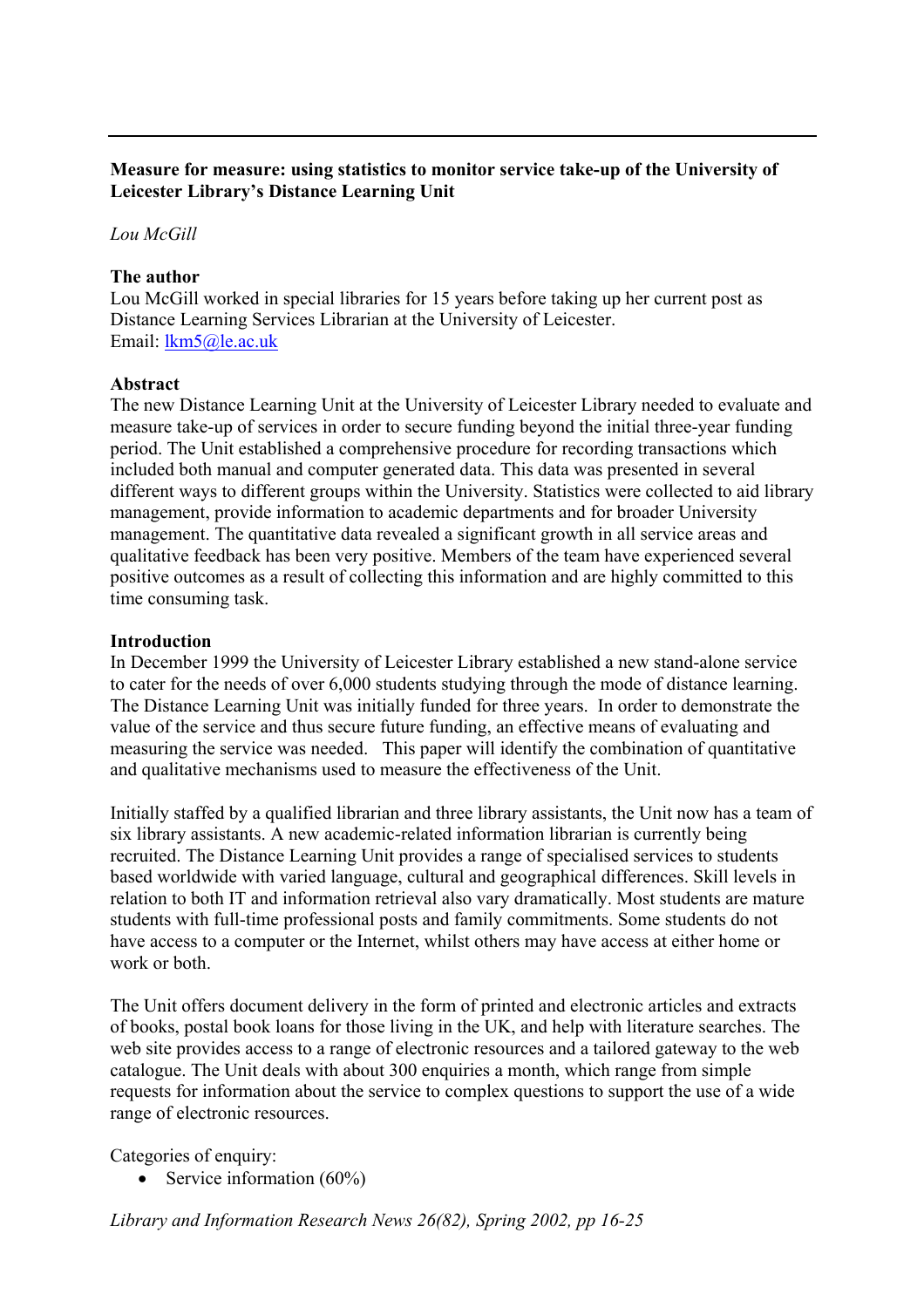- Help in using electronic resources (13%)
- Library registration (12%)
- Other  $(15\%)$

Methods of enquiry:

- Telephone  $(42\%)$
- $\bullet$  E-mail (41%)
- Personal visit  $(14%)$
- Post/Fax/Web form  $(3%)$

The Unit records statistics for most of these services and benefited from being able to include statistics collection in procedures as they were established. The specialised nature of the new Unit, and the existence of a team of people devoted to the provision of this service, provided a rare opportunity to set up procedures and training to facilitate the collection of data in an easily controlled environment.

# **Reasons for collecting statistics**

Before discussing the different types of data that are recorded it is worth considering the three different reasons for collecting this type of information. Several groups within the University require information for specific purposes. This affects both the type of information we collect and the manner in which it is presented. Whilst there is some overlap between the three purposes they can be briefly described as:

- Library management information
- Academic department information
- University management information

## *Library management information*

The collection of statistics to aid library management has been practised at differing levels in all types of libraries for many years. There is a useful bibliography on performance measurement and performance indicators available on the web (Robinson, 2000). Whilst the Distance Learning Unit services are included in the University Library's SCONUL statistical process (Winkworth,1999) several factors led to more detailed information being recorded.

It was important to monitor the workload within the Unit as the service developed. We needed to identify what level of service could be maintained within existing staffing levels. Although the Unit was officially open from December 1999, statistics for all service transactions were recorded from October 1999 due to early student requests being used to test out the new systems. By April 2000, after a period of steady growth in all services the figures revealed a dip in the number of library registrations completed.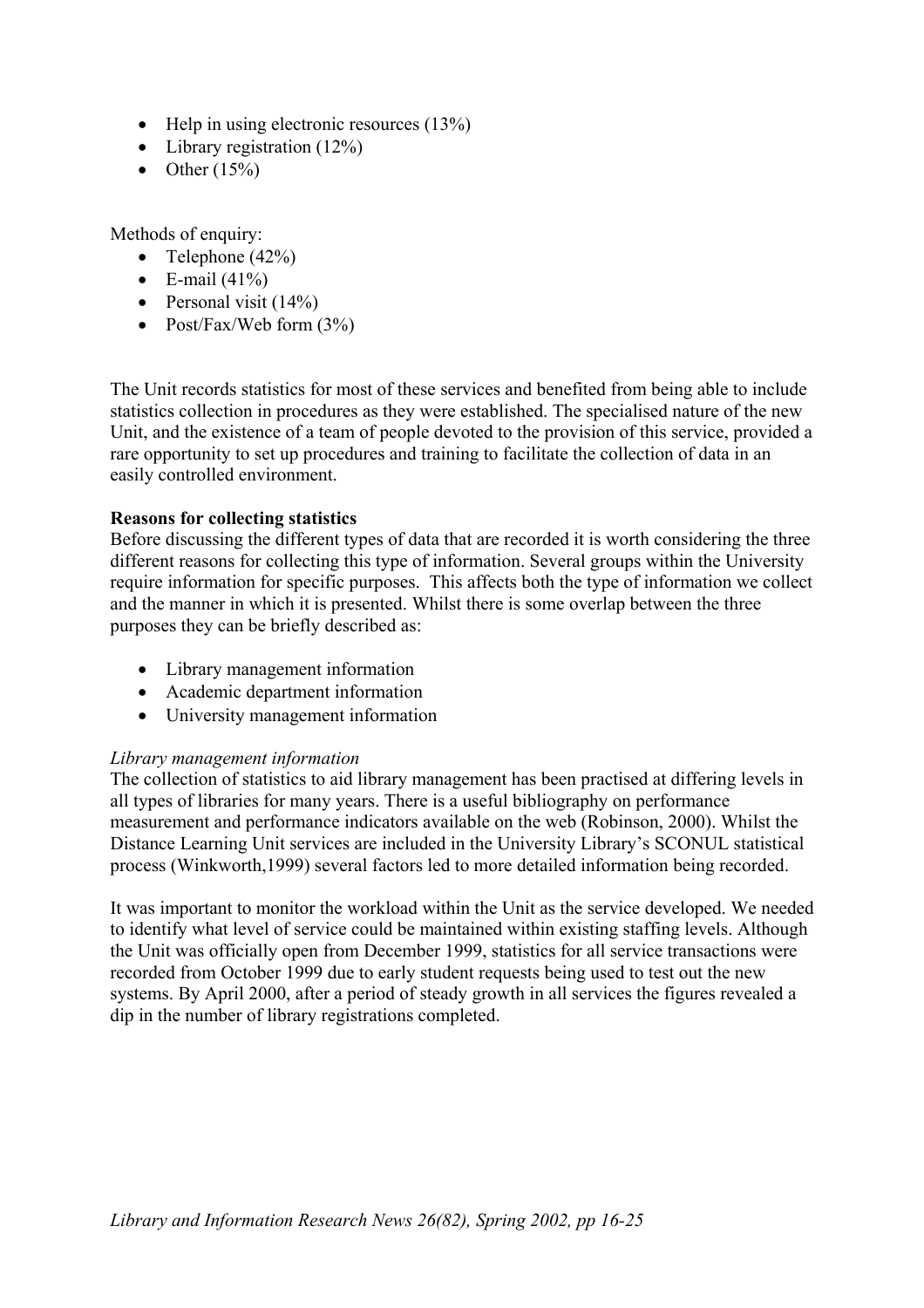

*Fig. 1 Number of distance learning students registered with the Unit in the first year* 

Although the number of registration forms arriving in the Unit remained constant, the team had been unable to process them due to increases in other areas of service. These figures were presented to the library managers and resulted in some temporary extra staffing to keep up with this area of work.

Library management statistics are presented for each service as overall totals for each month, so that periods of heavy workload can be identified and planned for.

# *Academic department information*

The same information also needs to be presented to individual academic departments in a format more appropriate to their needs. They also want to know if services are used by both UK and non-UK students. For this reason another set of charts are produced for each department, showing use patterns across the academic year. Several departments have used these statistics as evidence during QAA (The Quality Assurance Agency for Higher Education) subject review exercises and many plan to use the information for marketing purposes.

As an example, the following chart shows the number of Management Centre students registered with the Library from the UK and non-UK. The 'updated' category is for those students who had registered with the Library before the Unit was established and whose records needed to be altered for the new service.



*Fig. 2 Library registrations completed for Management Centre distance learning students*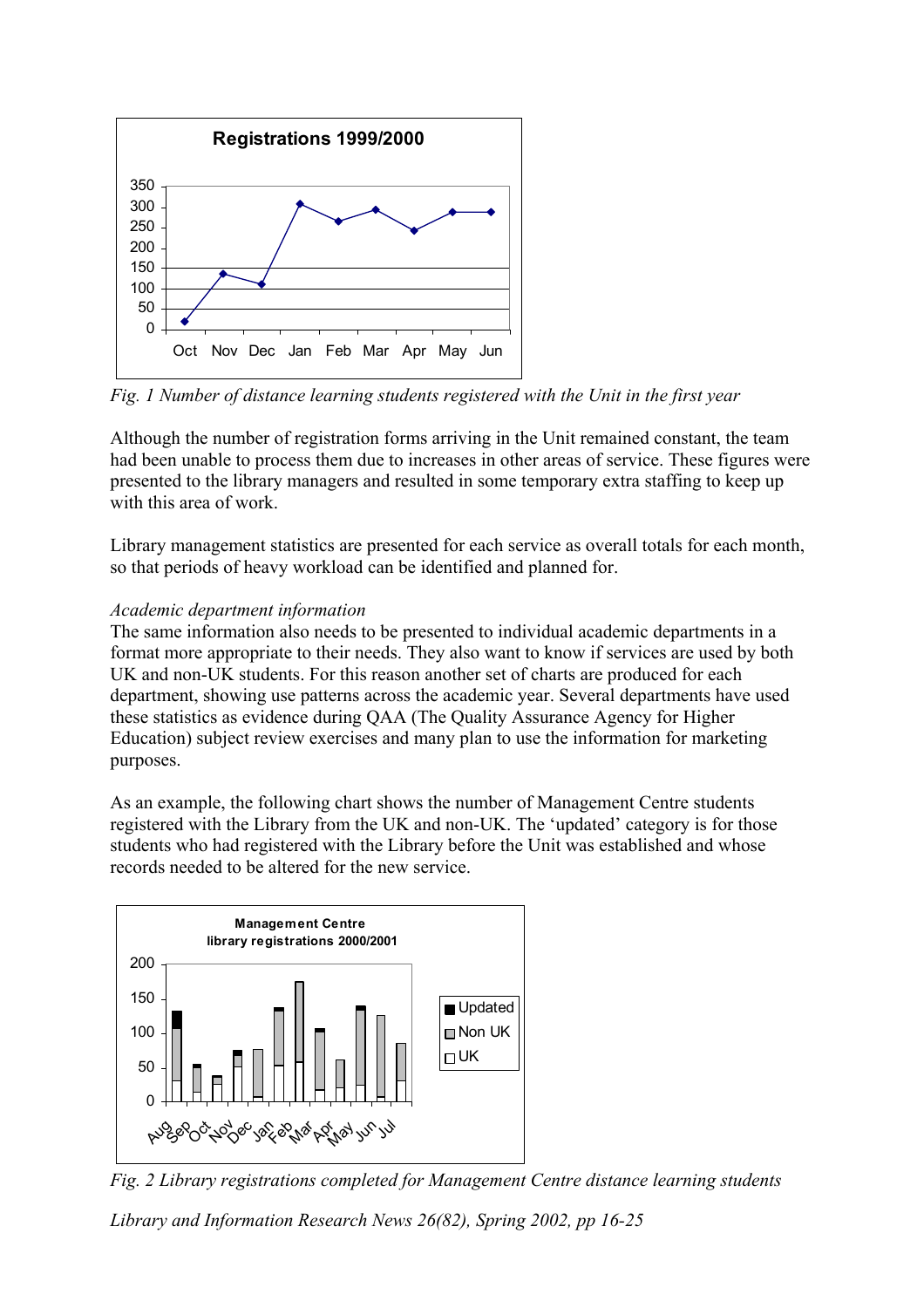This department has many students based outside the UK, and was therefore interested to know if those students were making effective use of the service. During the period 2000 to 2001 students had to register individually with the Unit to access the library service, which we have interpreted as an expression of interest in using the services. A new student registration system now means that all distance learning students will automatically be registered with the Library. This will make it harder to identify interest in the service but will provide a significant advantage in that all students will receive the registration pack including a printed 'Guide to services'.

This guide has encouraged use of services and an increase in the number of logins to the web catalogue. When the guide was first produced and sent to all registered students in March and April 2000, the number of logins rose accordingly.



*Fig. 3 Logins to the University Library web catalogue by distance learning students* 

Departments are also interested in finding out which services are most popular with their students and how use patterns vary at different times of the year, depending on students' progress during a course. For example, departments expect higher use of literature searching services and document delivery services when specific groups of students reach the dissertation stage of their course.



*Fig.4 Pattern of use of the literature search service by Applied Psychology students*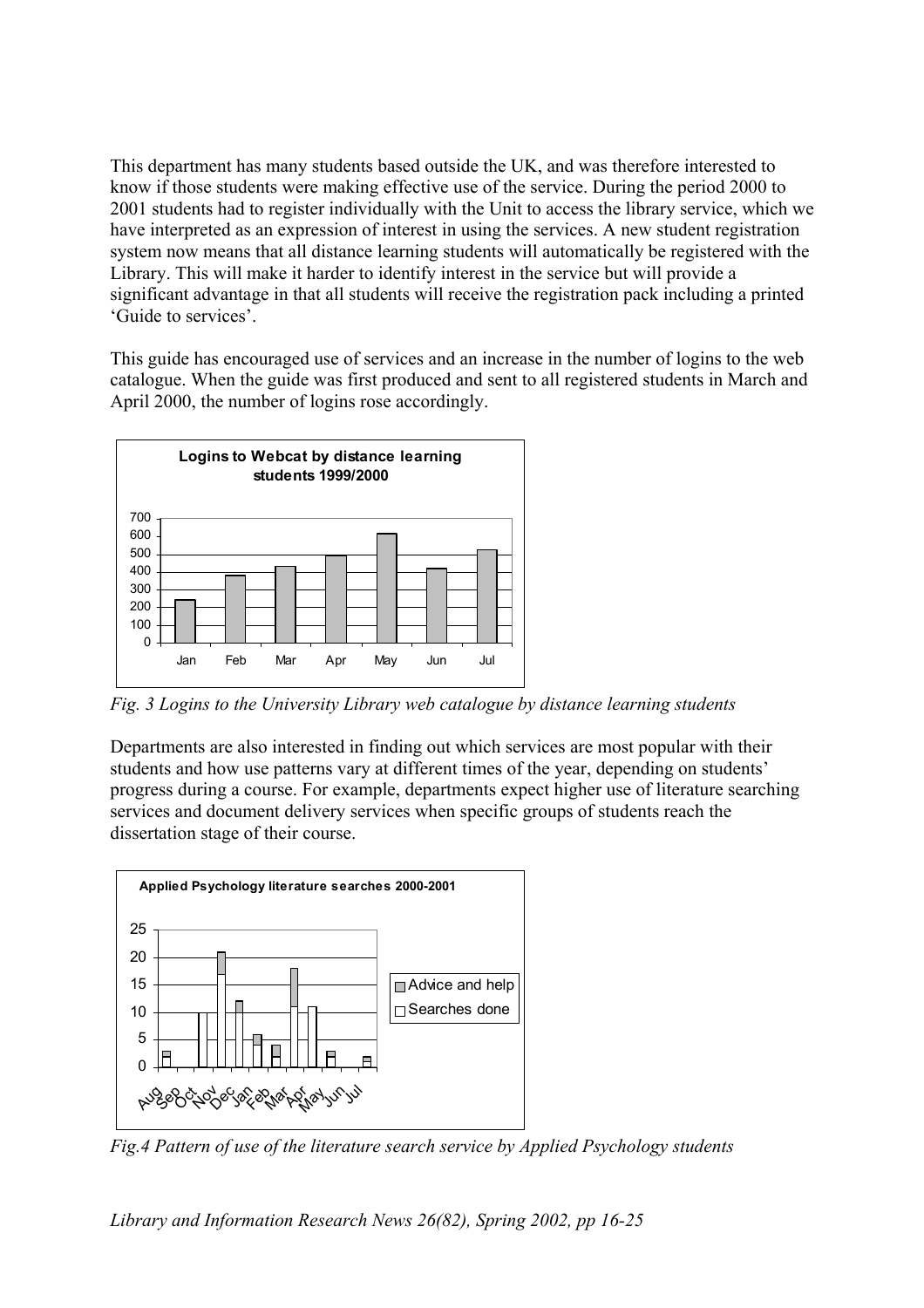

*Fig.5 Pattern of use of the document delivery service by Applied Psychology students* 

Figures 4 and 5 reveal the patterns of service use for the Applied Psychology department for literature searches and document delivery services. The higher use period from March to July reflects the fact that students were preparing for their dissertations at this time of year.

## *University management information*

The Unit also set up different views of the same data to provide information for the University managers about the take up of the service by students on different distance learning courses. This information is intended to justify the investment in such a service and encourage continued funding. In the Unit's first Annual Report registration data was presented in relation to the number of students registered with each department.



*Fig. 6 Chart presented in the Unit's Annual Report 1999/2000* 

The Unit offered a lunchtime presentation to University managers and academic heads of department at the end of the first two years service. This session highlighted the success of the service and utilised the data collected to illustrate this. The following chart and table identified a significant increase in the use of all services.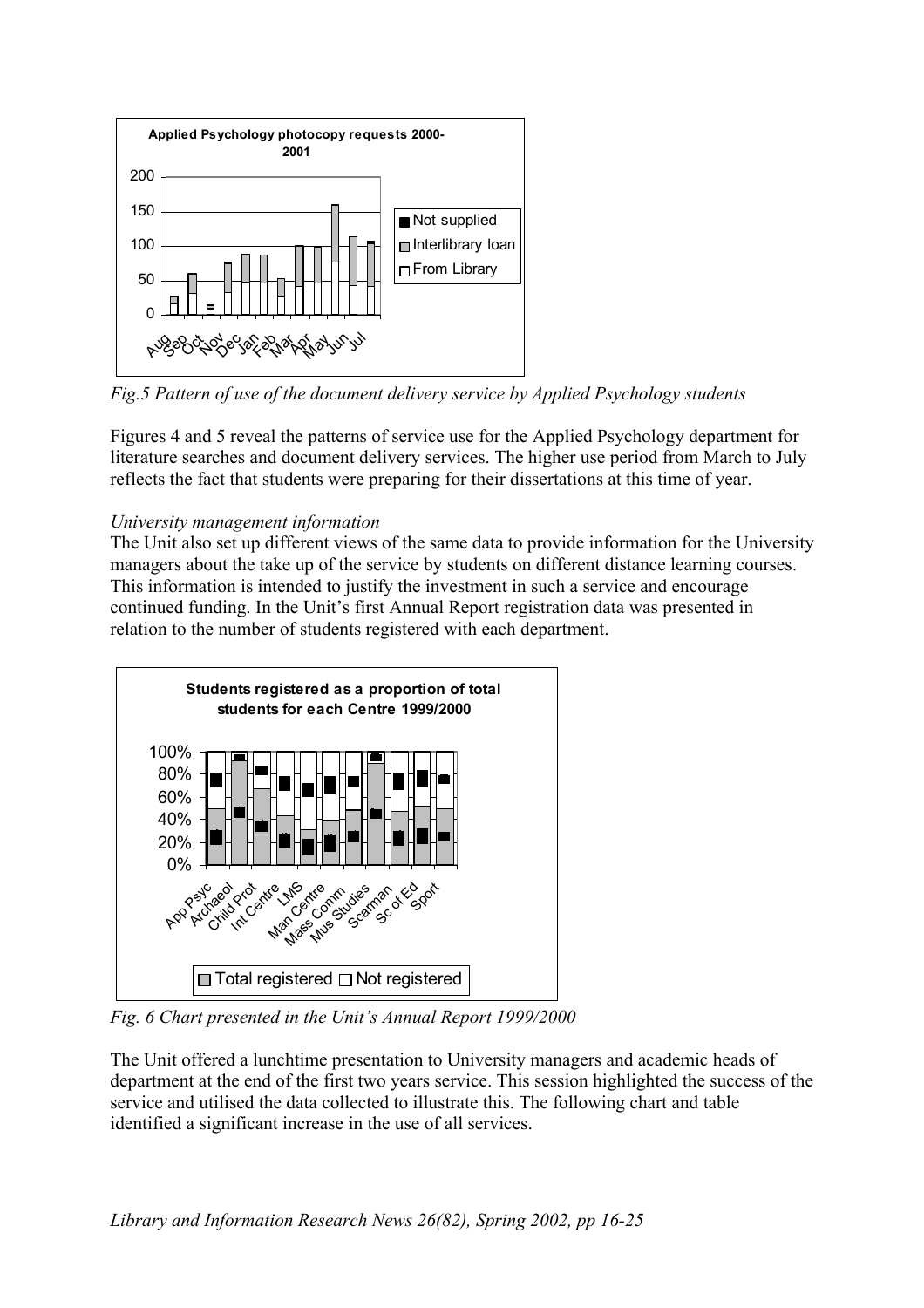

*Fig. 7 Growth in service take-up during the first two years.* 

| <b>Service</b>                                                                                                 | Oct 1999 - Jul<br>2000 | Aug 2000 - Jul<br>2001 | $%$ age<br>increase |  |  |
|----------------------------------------------------------------------------------------------------------------|------------------------|------------------------|---------------------|--|--|
|                                                                                                                | 10 months              | 12 months              |                     |  |  |
| Students registered or re-<br>registered with the Distance<br>Learning Service                                 | 2115                   | 3089                   | $+46%$              |  |  |
| Enquiries received                                                                                             | 2515                   | 3586                   | $+43%$              |  |  |
| Photocopied articles and book<br>chapters supplied                                                             | 4256                   | 7879                   | $+85%$              |  |  |
| Postal Book Loans supplied                                                                                     | 788                    | 1875                   | $+138%$             |  |  |
| Total items borrowed (including<br>students own use of the<br>Libraries)                                       | 2507                   | 5935                   | $+137%$             |  |  |
| Literature searches performed<br>for the users                                                                 | 215                    | 386                    | $+80%$              |  |  |
| Logins via the Distance Learner<br>gateway to the Library catalogue                                            | 3106                   | 9820                   | $+216%$             |  |  |
| Please note that the %age increase figures do not take account of the shorter time<br>period of the first year |                        |                        |                     |  |  |

| The accompanying table showed the percentage increase in use of each service. |  |  |  |
|-------------------------------------------------------------------------------|--|--|--|
|                                                                               |  |  |  |
|                                                                               |  |  |  |

*Fig. 8 Percentage increase in growth of service take-up during the first two years*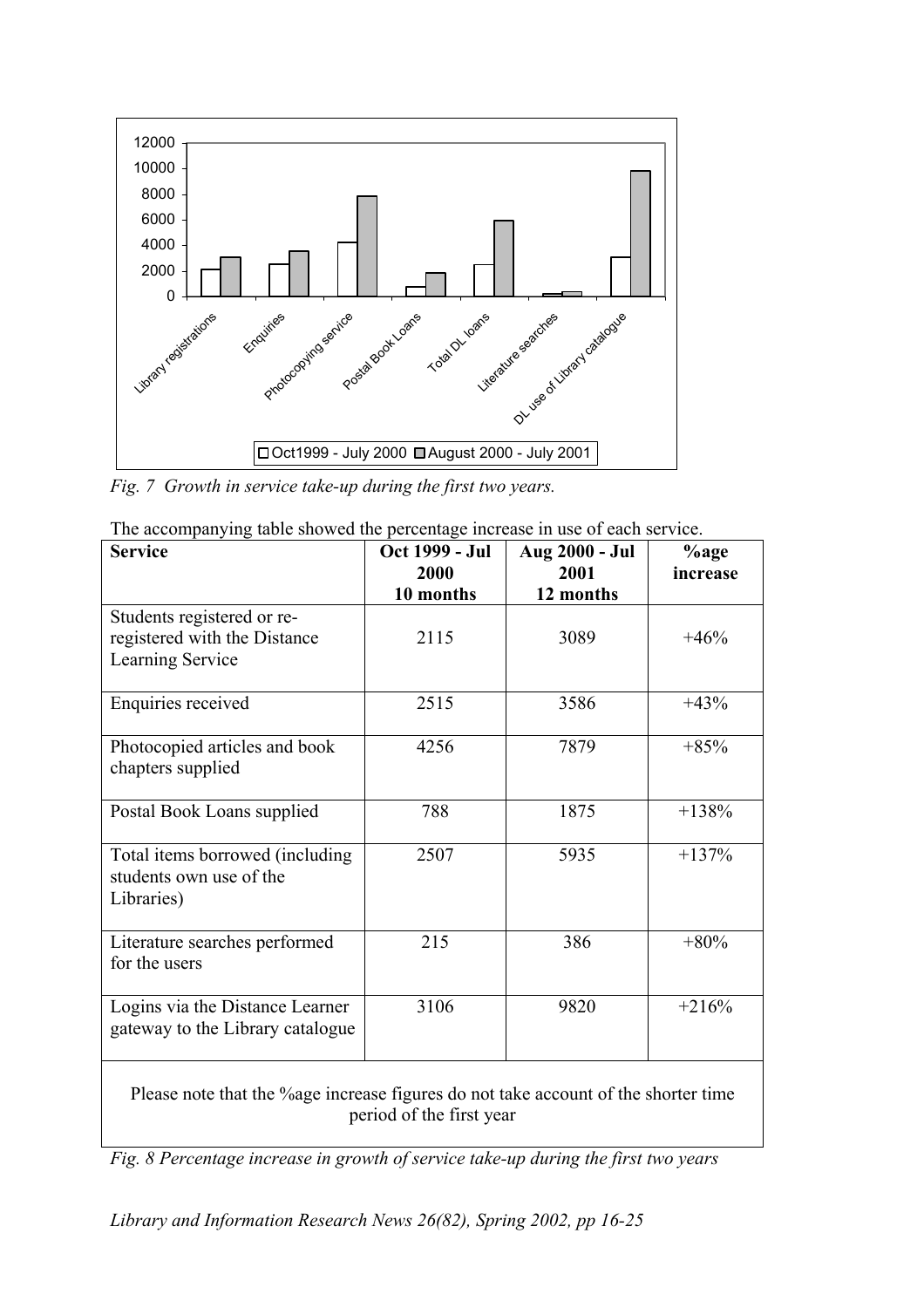### **Methods of recording statistics**

Whilst some of the statistics are taken from the computer-based Unicorn library management system, the complexity of information required by the Unit resulted in many statistics being recorded manually. All team members record statistics as completed paperwork is filed for each service. When a completed request form for each service is filed in the appropriate box file for each department, it is recorded on a monthly sheet within that box as a series of fivebar gates. Monthly totals are then taken from each service for each academic department. The figures are entered into Microsoft Excel worksheets for each department, which feed into other worksheets to produce the two other different sets of monthly statistics, a library management worksheet, and a University management worksheet.

Although students can send requests for services through the web catalogue, many are received by post, fax, email or telephone. Team members do not enter details of all requests on to the library management system, as this would add an unnecessary stage to many procedures. Photocopy requests are a good example of this, in that we may receive a signed Copyright declaration form, the item is retrieved from the library shelves, the photocopying is done and despatched to the student as soon as possible. The form is then filed as described above. Requests such as these are not entered on to a computer and a manual counting method is, therefore, essential.

The statistics produced by the Unicorn library management software include logons by distance learning students to the web catalogue and the total number of loans issued to distance learning students. These reports are possible because a separate user profile was established in January 2000 for distance learning students. This has proved invaluable in producing statistics and targeting this group for email notices or specific services. The figures obtained from Unicorn are entered into the Excel worksheets so that they can be presented in a variety of graphical formats as required.

The combination of manual and computer based statistics complement each other in providing useful information to service managers. Whilst the number of postal loans sent to distance learning students in August 2000 was 123 (recorded manually), the total number of loans for distance learners for that month was 910. This illustrated that distance learners visit the Library and issue books in person, which had not been anticipated. The surge in August is the result of a week-long residential summer school.



*Fig. 9 Patterns of library stock use by all distance learning students 1999/2000*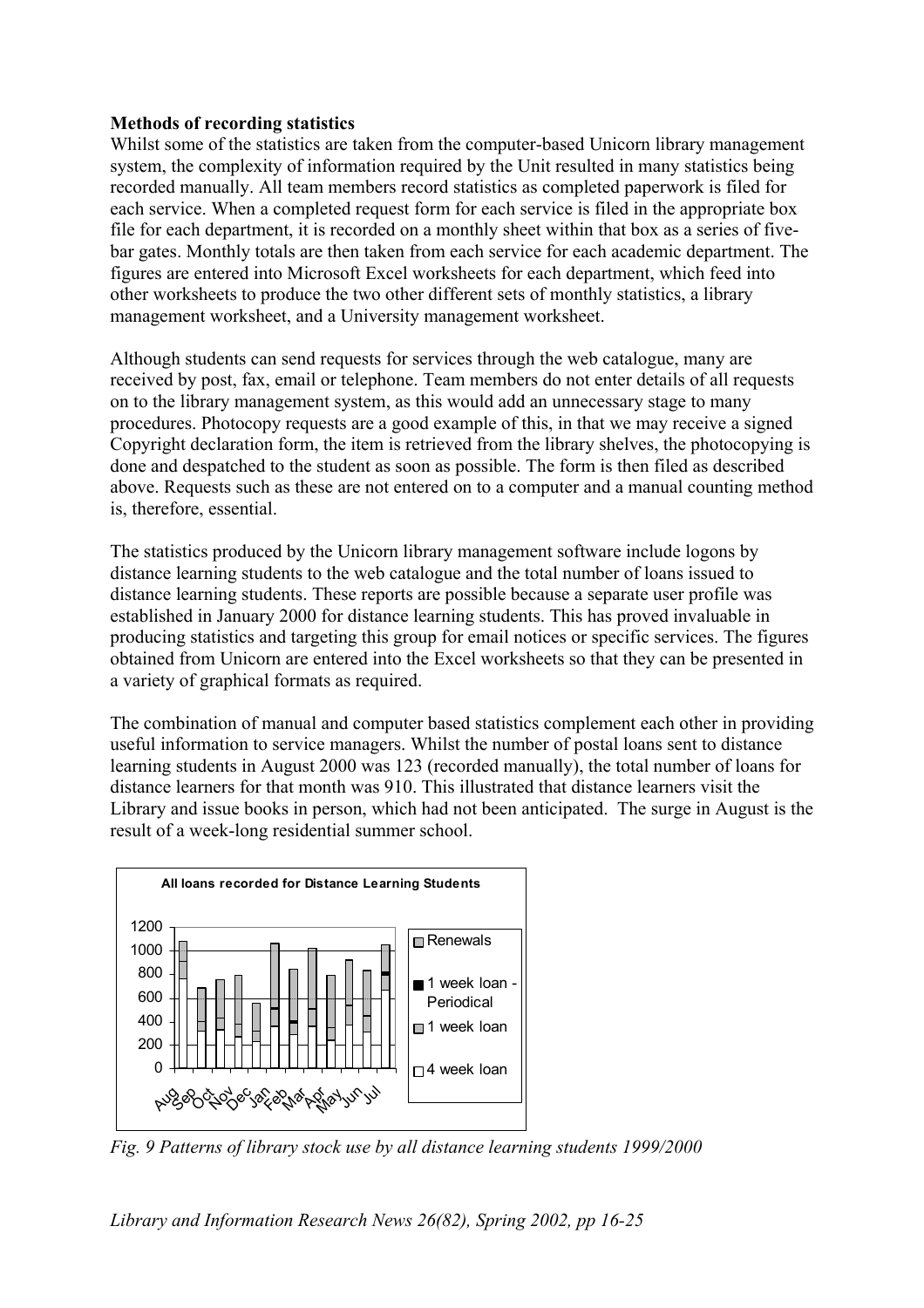## **Summary of information collected for all services**

The following table briefly describes how and what information is collected in relation to each service.

| <b>Service</b>          | <b>Method</b> | Type of data collected                    |
|-------------------------|---------------|-------------------------------------------|
| Postal book loans       | Manual        | Monthly by department: number requested,  |
|                         |               | number supplied                           |
| Loans by distance       | Computer      | Totals                                    |
| learners                |               |                                           |
| Document delivery       | Manual        | Monthly by department; number of          |
|                         |               | interlibrary loans, number of photocopies |
|                         |               | from library stock, number not supplied   |
| Enquiries               | Manual        | Monthly by department; enquiry method,    |
|                         |               | enquiry subject, number of UK and non-UK  |
| Literature searches     | Manual        | Monthly by department; number of searches |
|                         |               | sent, number of advice and help sessions  |
|                         |               | provided                                  |
| Information skills      | Manual        | Monthly by department; number of students |
| sessions                |               | attending, time taken                     |
| Webcat logins by        | Computer      | Totals                                    |
| distance learners       |               |                                           |
| Contact with academic   | Manual        | Monthly by department; number of contacts |
| department staff        |               | made by or with department staff          |
| Arrangements with other | Manual        | Monthly by department; number of UK       |
| libraries               |               | Libraries Plus provisions, number of      |
|                         |               | payments for external borrower membership |

*Fig. 10 Statistics collection for each service.* 

Some of these methods have been adapted or changed during the first two years. One example of this is in the way information skills training sessions are recorded. Information skills training is offered to distance learning students in a number of formal and informal ways. The formal training sessions carried out by Unit staff at academic department study days and residential events were initially recorded as one event. This has recently been refined to record the number of students present and time spent at each session. Students are also offered one-to-one sessions when they visit the Unit, either by appointment or on a drop-in basis. These were originally counted as a visit on the enquiry statistics sheets, but have more recently been recorded as an information skills session to comply with changing SCONUL and local requirements.

The difficulty of deciding where to record information can present a few challenges. Many of our enquiries are multi-faceted and do not easily fit into one neat category. E-mails and telephone calls often require comprehensive guidance sessions, which are usually counted as an enquiry, but could easily qualify as an information skills support session. Similarly, requests for literature searches and the resulting communications with students often result in significant information skills support. The Unit now counts advice sessions and guidance that result from literature search requests. These are expected to increase, as more students are encouraged to carry out their own searches.

## **Qualitative information**

In addition to counting the number of requests and completed activities within the Unit we are also concerned about the quality and effectiveness of the services. Whilst harder to measure,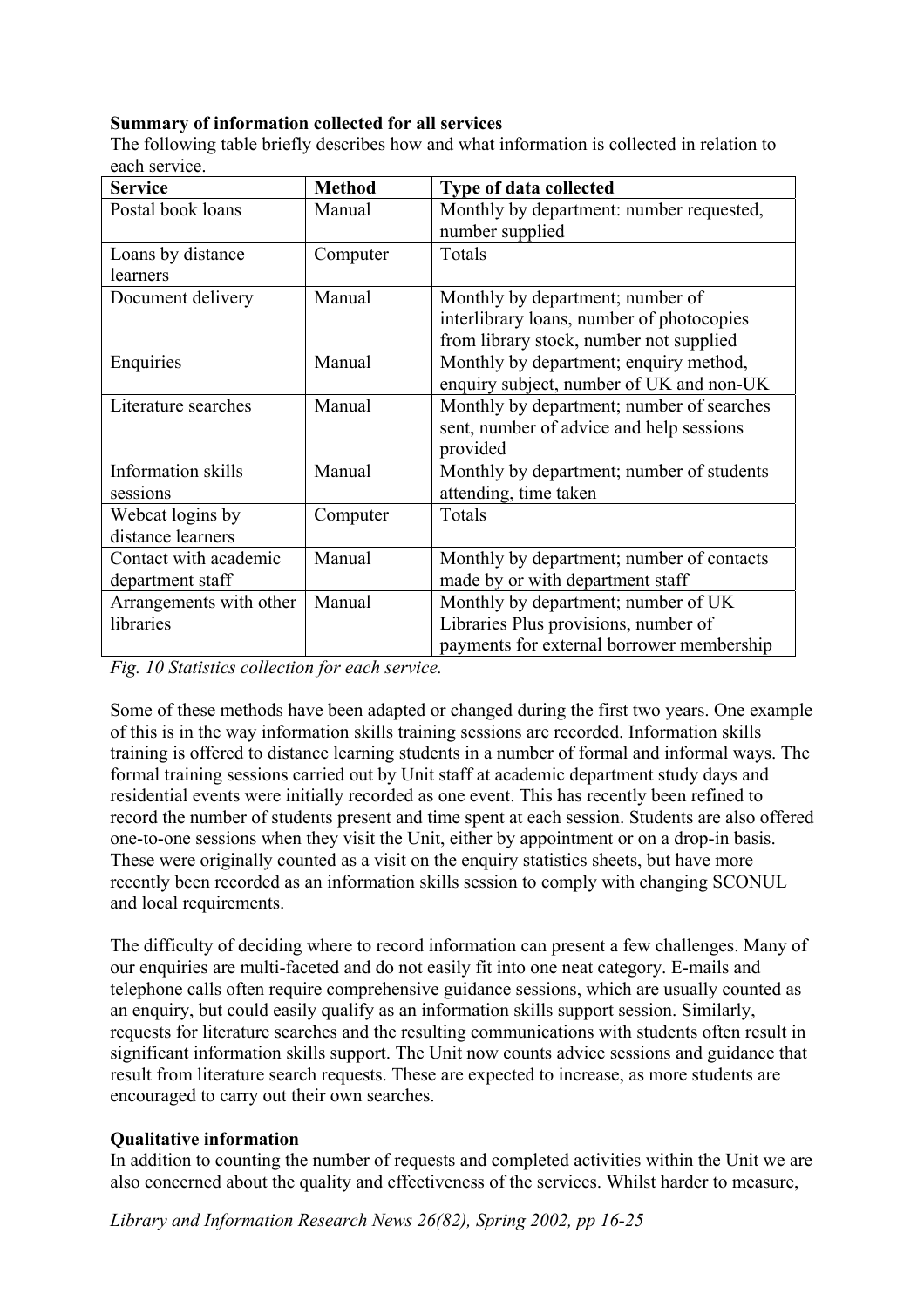we have received considerable feedback about this from students and academics as individual comments or through the University Library 'Comments, Compliments and Complaints' form, available in print and on the web site. Evaluation forms completed after user education sessions often produce a range of positive comments about both the training offered, the web site and the services provided.

QAA subject review exercises often comment on the quality of services offered by the Unit and the QAA Continuation Audit for the University 'noted the professionalism of the creative approach which had been adopted in the development and evaluation of the virtual library development for distance-learners, and commends the effectiveness of its speedy dissemination to colleagues and to distance-learning students.' (QAA, 2001).

Both distance learning students and academic staff have responded positively to the Unit during the first two years. We have received many comments, which have been recorded on the web site. Many students who started studying before the service was established commented on the difference the service made to their experience at the University. Several students have identified the service as having a direct impact on their marks for assignments and dissertations. This feedback has provided great encouragement to the team offering this service. The following is an example from a student studying Archaeology by distance learning:

 "…one of the most valuable additions to my program was access to the Library Distance Learning Unit…I realize the pressure you are under to perform at reasonable cost and to demonstrate added value to the people you serve. Let me assure you, that you and your staff do both. I have taken the liberty of using your example in discussing such special library units with Universities here in the U.S. I hope we can learn from your example."

We know that students who use the Unit feel they receive a quality service, and we are about to carry out a detailed user survey, which will also target those who have not yet used the services offered. The survey will be advertised by an e-mail notice and made available on the web site to return either electronically or by post. Students will be asked to identify which services they have used and how timely and appropriate these were. They will also be asked about their use of our interactive web-based tutorials, which are available on the Unit's information skills web page. We have found it difficult to obtain feedback on the effectiveness of these, despite offering the opportunity for students to send quiz answers to the Unit for comment. We plan to develop some web tutorials that can be used during formal information skills sessions and evaluated with an audience of distance learning students.

#### **Conclusion**

Motivating staff to keep up consistent data recording can be a challenge when statistics often appear to be collected for an indefinable reason. The effort and commitment from the staff of the Unit in collecting these statistics has been rewarded in several ways and all team members understand the importance of this time consuming activity. The temporary increase in staffing levels to cope with the demands of student registrations at an early stage reinforced this in a very positive way. The statistics provided tangible evidence of work overload and library managers were in a position to respond to this.

The chart and table, shown in figures 7 and 8, which were presented to University managers and heads of academic departments offered numerical confirmation that take-up of the service during the first two years was as good, if not better, than expected. At the same presentation,